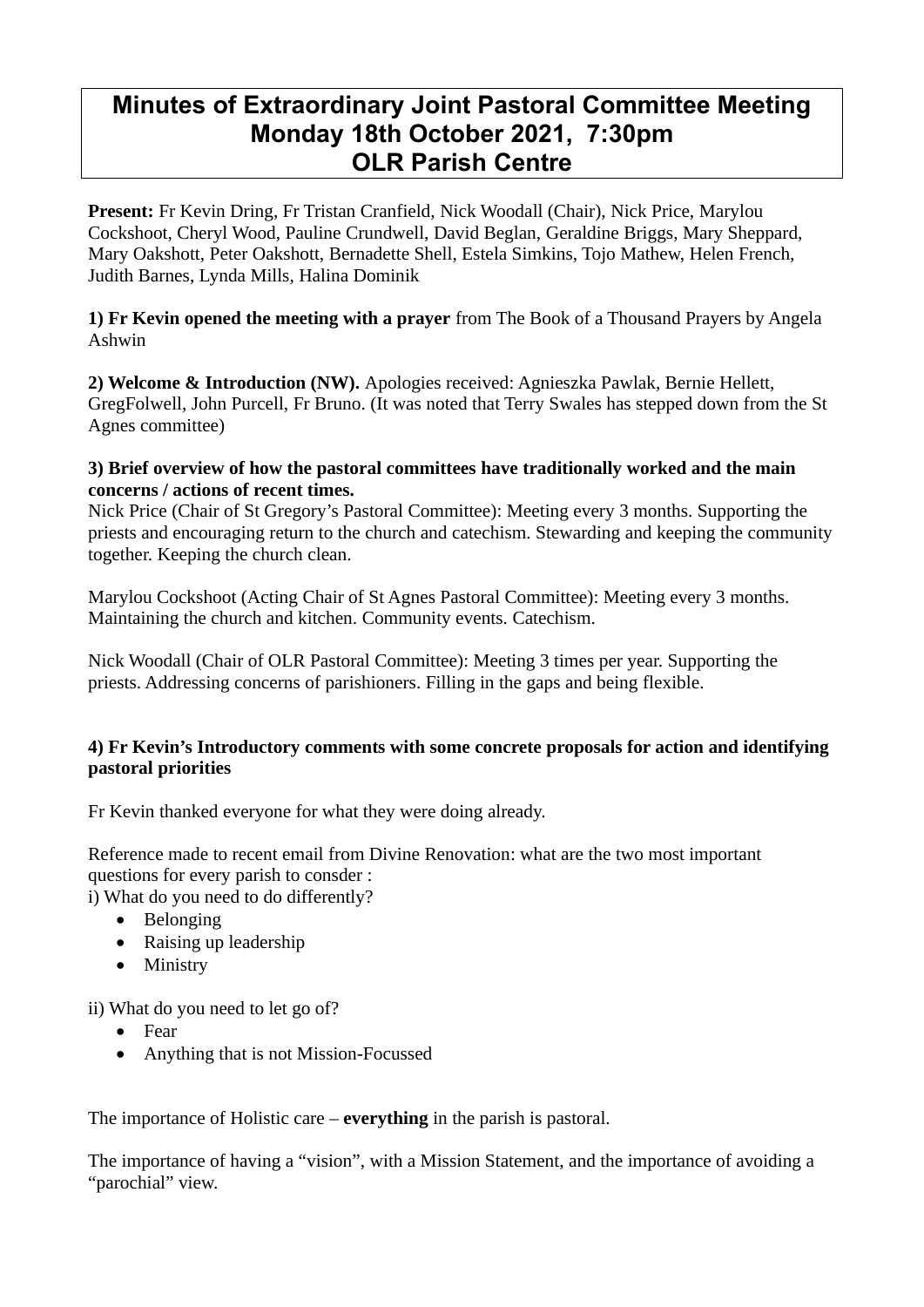We are encouraged to follow the lead of Pope Francis by reading the "signs of the times".

Role of the Priest:

We should be living "in tune" with each other, and empowering everyone, with the Priests acting as the conductors, so that everyone can flourish. By 2030, there will only be 25 Priests for the Diocese! The laity must take on a more executive role.

Pope Francis encourages us to own the "kerygma" (the essence of the Gospel).

Fr Kevin's draft Parish Vision Statement was then read out by Cheryl Wood. Fr Kevin felt it needed more input, with the help of a small prayerful subcommittee, acknowledging that such a statement can't be drawn-up as a Parish.

The importance of Good Communication was stressed and also the importance of doing "everything for a reason" – not just because "we've always done this". All that we do must serve a purpose and it's all about people, especially those who need us

The churches must be welcoming and inviting – turn and say hello to someone you don't know.

There must be concrete actions for development and these should be initiatives that affect the whole parish (not just those receiving the Sacraments).

Parish Family Groups (discussed in the last joint pastoral committee meeting in 2020) – we must revisit this.

Engaging with the "Synod Path" over Advent will be important – emails from Bishop Richard to follow (in preparation for the Bishops' meeting with the Holy Father in early 2023). See the Bishop's Pastoral Letter for  $27<sup>th</sup>$  Sunday in Ordinary Time.

700 people attend Mass each weekend (200 less than before COVID) – we need to engage with them.

Key messages:

- mission statement
- engaging more deeply with service

## **5) Responses to Fr Kevin's comments**

*Individuals made the following observations:* 

- The joint pastoral committee forum seems more useful than the individual groups.
- There is a need for formation for adults.
- The pastoral committees should have an executive role to free-up the priests.
- The Welcome is important and must be genuine.
- Social gatherings are very important.
- Music is important.
- Good communication is very important.
- Welcoming new parishioners is of particular importance.
- 15 minutes discussing a topic after Mass?
- The elderly were disenfranchised during the COVID lockdowns.
- There is still an important role for the individual pastoral teams.